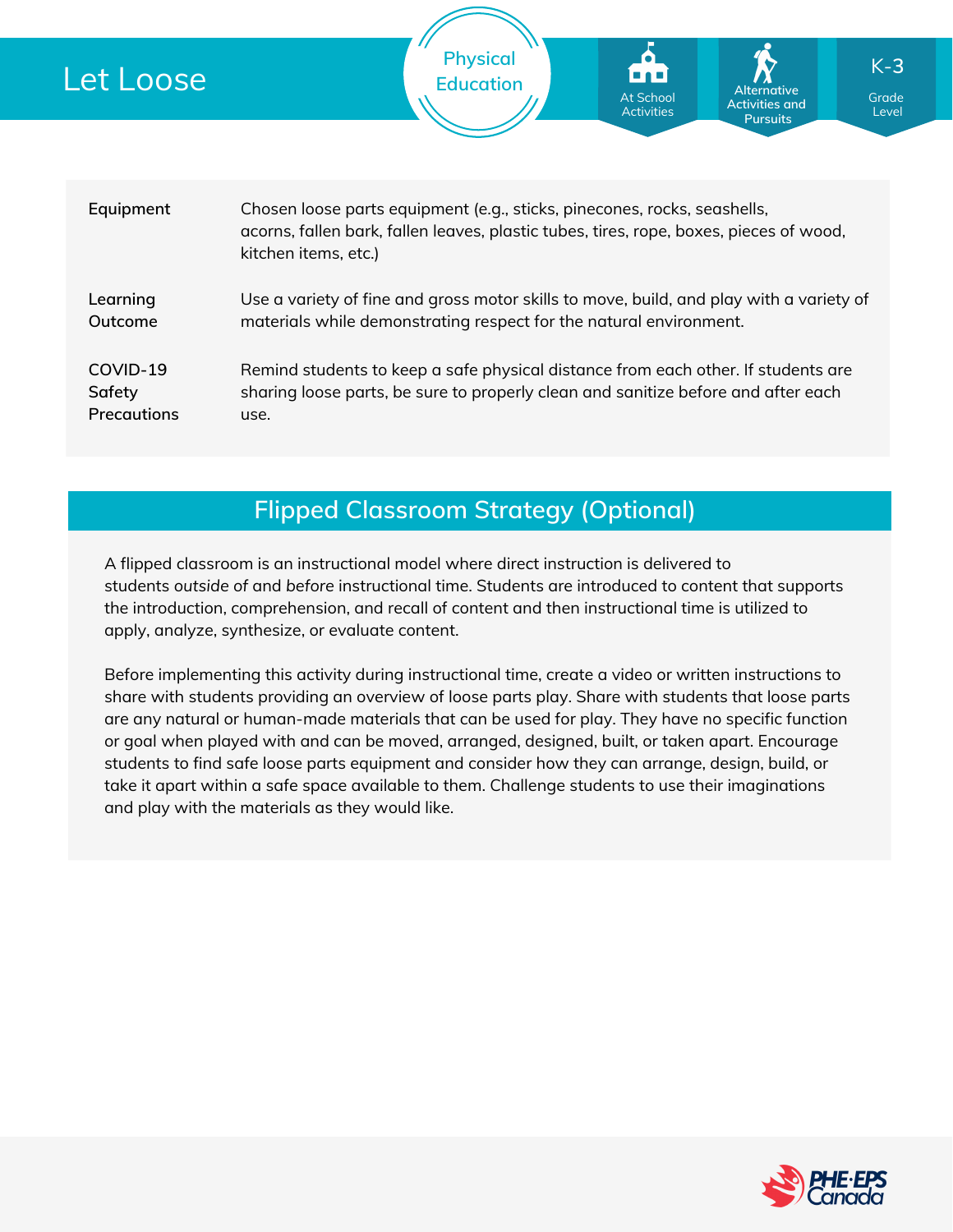## **Activity Description**

Loose parts play has traditionally been utilized in unstructured environments outside of physical education. With some thoughtful planning, loose parts play can be a meaningful physical education opportunity for students. Use an inquiry-based learning approach to allow students to develop their own goals and objectives. Ask guiding questions along the way to keep students thinking about what, why and how they are interacting with the loose parts. Choose a large outdoor space in a natural environment where natural materials can be used as loose parts. Human-made materials can be used in combination with natural materials or used as the main equipment for schools located in urban environments. Prior to the activity, collect or located loose parts materials. Suggested materials include:

- Sticks
- Pinecones
- Rocks
- Seashells
- Acorns
- Fallen bark
- Fallen leaves
- Flowers
- Water
- Tarps
- Plastic tubes
- Tires
- Ropes
- Boxes
- Pieces of wood
- Kitchen items (e.g., muffin tins, pots, pans, spatulas, spoons, etc.)
- Vacuum hoses
- Milk jugs

Note: Only use natural loose parts that are available on the ground (i.e. no picking leaves, breaking branches off trees, etc.).

Spread any collected loose parts throughout the area. They have no specific function or goal when played with and can be moved, arranged, designed, built, or taken apart. If utilizing a flipped classroom approach, remind students to apply what they learned or reviewed in the video or written instructions.

Ask students to describe the loose parts available to them and review health and safety considerations for using the materials and for physical distancing. Remind students that if they choose to use natural materials, that they should be ones that are available on the ground and should not be picked or broken. Challenge students to think about how best to engage with the materials and communicate that there is no right or wrong way to play. Give students the time and space to explore and ask them to consider how they can arrange, design, build, or take the loose parts apart. Challenge students to use their imaginations and play with the materials as they would like.



Grade Grade Level Level

Individual **Activities and Pursuits** 

**Alternative**

K-**3**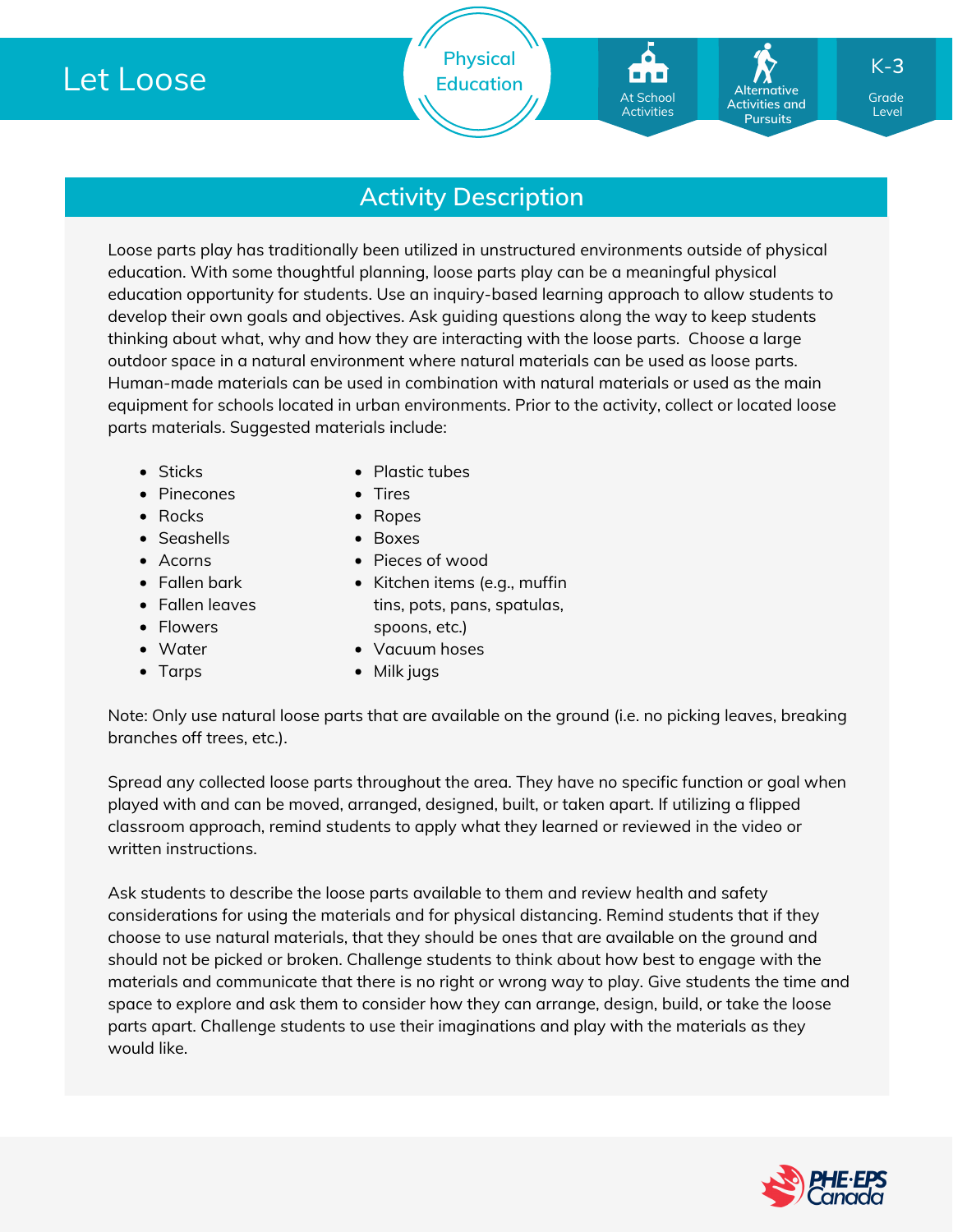## Let Loose

**Physical Education**

At School At School Activities Activities

Individual **Activities and Pursuits** 

**Alternative**

K-**3**

Grade Grade Level Level

# **Physical Education**



#### **MOVE**

**Develop psychomotor skills, tactics, and strategies that facilitate a variety of physical activities across diverse environments.**



#### **THINK**

**Develop cognitive skills and strategies for a variety of movement contexts that facilitate critical thinking, decision making, and problem solving.**



#### **Develop affective skills and strategies FEEL**

**that facilitate healthy and safe relationships with themselves, with others, and with their environment.**



#### **ACT**

**Practice behaviour skills and strategies that facilitate movement competence and confidence.**



## **Competencies Reflection Questions**

Reflection is important to support learning during physical education. Consider asking students the reflection questions below and discuss the answers together.

- *What did you build, move, design, or take apart as you played?*
- *What different materials did you play with?*



## **Inclusion Considerations**

Modifications can be made to a variety of activity components to ensure inclusion. As you plan activities, consider how everyone can be involved and how to modify or adapt the activities to ensure the full inclusion of all. The STEP framework provides modifications to the following activity components space, task, equipment, and people.

| Space                                                | Task                                                                                         | Equipment                                                                                | People                                                                                    |
|------------------------------------------------------|----------------------------------------------------------------------------------------------|------------------------------------------------------------------------------------------|-------------------------------------------------------------------------------------------|
| Provide students with<br>their own zone or<br>space. | Students ask for<br>support from their peers<br>or teacher about what<br>to build or design. | Provide students with<br>loose parts they can<br>utilize to participate<br>successfully. | Students play in pairs<br>or small groups<br>following physical<br>distancing quidelines. |